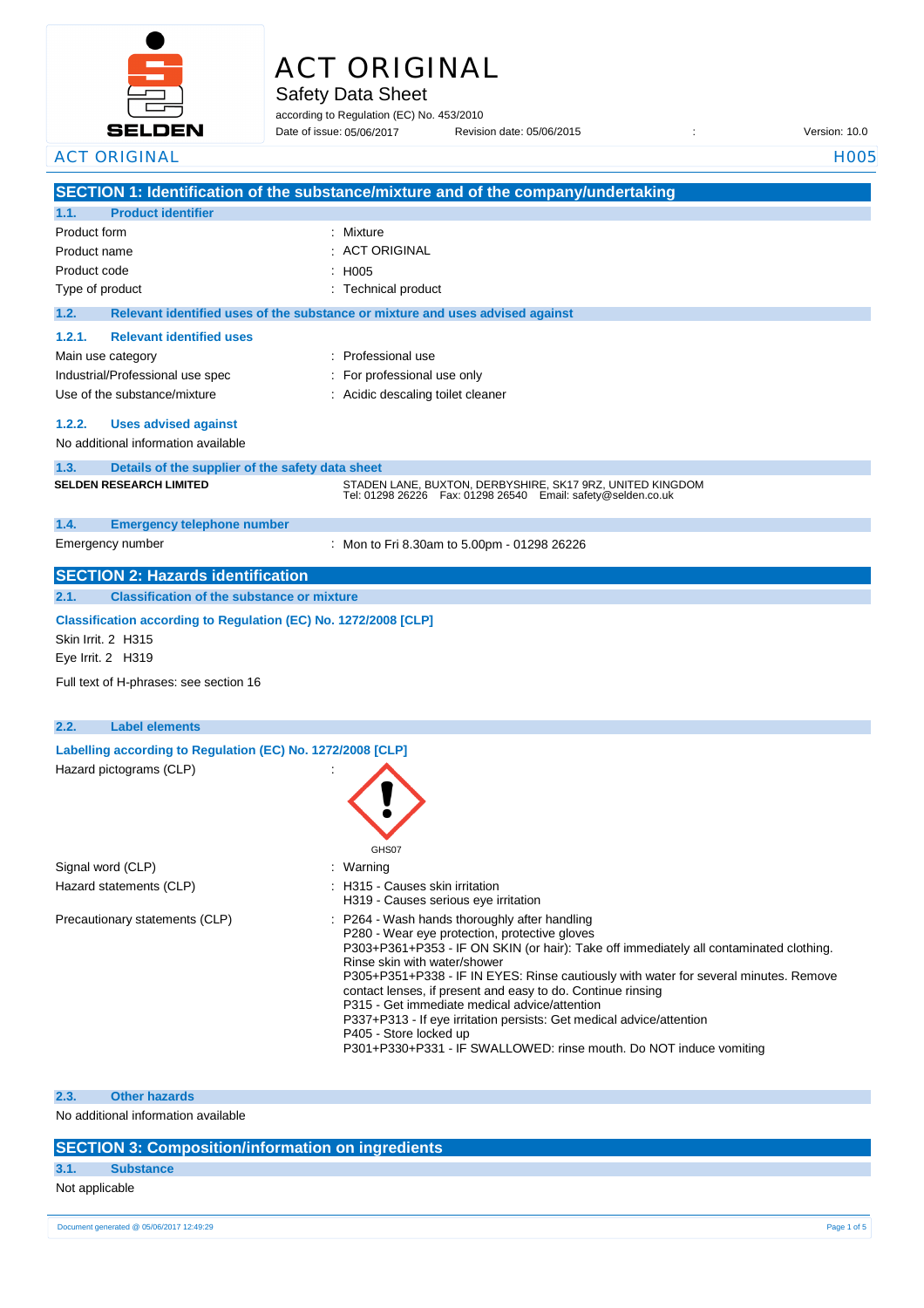# Safety Data Sheet

**3.2. Mixture**

according to Regulation (EC) No. 453/2010

| <b>Name</b>                                                                                                                                                                                                                             | <b>Product identifier</b>                                             | %        | <b>Classification according to</b><br>Directive 67/548/EEC                                  | <b>Classification according to</b><br><b>Regulation (EC) No.</b><br>1272/2008 [CLP] |  |
|-----------------------------------------------------------------------------------------------------------------------------------------------------------------------------------------------------------------------------------------|-----------------------------------------------------------------------|----------|---------------------------------------------------------------------------------------------|-------------------------------------------------------------------------------------|--|
| sulphamidic acid, sulphamic acid,<br>sulfamic acid                                                                                                                                                                                      | (CAS No) 5329-14-6<br>(EC no) 226-218-8<br>(EC index no) 016-026-00-0 | $5 - 15$ | Xi; R36/38<br>R52/53                                                                        | Eye Irrit. 2, H319<br>Skin Irrit. 2, H315<br>Aquatic Chronic 3, H412                |  |
| Full text of R- and H-phrases: see section 16                                                                                                                                                                                           |                                                                       |          |                                                                                             |                                                                                     |  |
| <b>SECTION 4: First aid measures</b>                                                                                                                                                                                                    |                                                                       |          |                                                                                             |                                                                                     |  |
| <b>Description of first aid measures</b><br>4.1.                                                                                                                                                                                        |                                                                       |          |                                                                                             |                                                                                     |  |
| First-aid measures general                                                                                                                                                                                                              |                                                                       |          | : Get medical advice/attention if you feel unwell.                                          |                                                                                     |  |
| First-aid measures after inhalation                                                                                                                                                                                                     |                                                                       |          | : Remove person to fresh air and keep comfortable for breathing.                            |                                                                                     |  |
| First-aid measures after skin contact                                                                                                                                                                                                   | : Wash with plenty of soap and water.                                 |          |                                                                                             |                                                                                     |  |
| : IF IN EYES: Rinse cautiously with water for several minutes. Remove contact lenses, if present<br>First-aid measures after eye contact<br>and easy to do. Continue rinsing. If eye irritation persists: Get medical advice/attention. |                                                                       |          |                                                                                             |                                                                                     |  |
| First-aid measures after ingestion                                                                                                                                                                                                      |                                                                       |          | : Give nothing or a little water to drink. Get medical advice/attention if you feel unwell. |                                                                                     |  |
| 4.2.<br>Most important symptoms and effects, both acute and delayed                                                                                                                                                                     |                                                                       |          |                                                                                             |                                                                                     |  |
| Symptoms/injuries after inhalation                                                                                                                                                                                                      | : May cause respiratory irritation.                                   |          |                                                                                             |                                                                                     |  |
| Symptoms/injuries after skin contact<br>Repeated exposure may cause skin dryness or cracking.                                                                                                                                           |                                                                       |          |                                                                                             |                                                                                     |  |
| Symptoms/injuries after eye contact                                                                                                                                                                                                     | : Causes eye irritation.                                              |          |                                                                                             |                                                                                     |  |
| Symptoms/injuries after ingestion<br>: May cause a light irritation of the linings of the mouth, throat, and gastrointestinal tract.                                                                                                    |                                                                       |          |                                                                                             |                                                                                     |  |
| 4.3.<br>Indication of any immediate medical attention and special treatment needed                                                                                                                                                      |                                                                       |          |                                                                                             |                                                                                     |  |
| Treat symptomatically.                                                                                                                                                                                                                  |                                                                       |          |                                                                                             |                                                                                     |  |
| <b>SECTION 5: Firefighting measures</b>                                                                                                                                                                                                 |                                                                       |          |                                                                                             |                                                                                     |  |
| <b>Extinguishing media</b><br>5.1.                                                                                                                                                                                                      |                                                                       |          |                                                                                             |                                                                                     |  |
| Suitable extinguishing media<br>: Carbon dioxide. Dry powder. Foam.                                                                                                                                                                     |                                                                       |          |                                                                                             |                                                                                     |  |
| 5.2.<br>Special hazards arising from the substance or mixture                                                                                                                                                                           |                                                                       |          |                                                                                             |                                                                                     |  |
| No additional information available                                                                                                                                                                                                     |                                                                       |          |                                                                                             |                                                                                     |  |
| 5.3.<br><b>Advice for firefighters</b>                                                                                                                                                                                                  |                                                                       |          |                                                                                             |                                                                                     |  |
| No additional information available                                                                                                                                                                                                     |                                                                       |          |                                                                                             |                                                                                     |  |
| <b>SECTION 6: Accidental release measures</b>                                                                                                                                                                                           |                                                                       |          |                                                                                             |                                                                                     |  |
| 6.1.                                                                                                                                                                                                                                    | Personal precautions, protective equipment and emergency procedures   |          |                                                                                             |                                                                                     |  |

| Emergency procedures<br>: Evacuate unnecessary personnel.                                                                                          |  |  |  |  |
|----------------------------------------------------------------------------------------------------------------------------------------------------|--|--|--|--|
|                                                                                                                                                    |  |  |  |  |
| For emergency responders<br>6.1.2.                                                                                                                 |  |  |  |  |
| : Use personal protective equipment as required.<br>Protective equipment                                                                           |  |  |  |  |
| 6.2.<br><b>Environmental precautions</b>                                                                                                           |  |  |  |  |
| Avoid release to the environment.                                                                                                                  |  |  |  |  |
| Methods and material for containment and cleaning up                                                                                               |  |  |  |  |
| For containment<br>: Collect spillage.                                                                                                             |  |  |  |  |
| : Soak up spills with inert solids, such as clay or diatomaceous earth as soon as possible.<br>Methods for cleaning up<br>$\sim$ $\sim$<br>__<br>. |  |  |  |  |

**6.4. Reference to other sections**

For further information refer to section 8: "Exposure controls/personal protection". For further information refer to section 13.

|                                                              | : Avoid contact with eyes.                                                                                                                                                                                                                    |
|--------------------------------------------------------------|-----------------------------------------------------------------------------------------------------------------------------------------------------------------------------------------------------------------------------------------------|
|                                                              | : Do not eat, drink or smoke when using this product.                                                                                                                                                                                         |
| Conditions for safe storage, including any incompatibilities |                                                                                                                                                                                                                                               |
|                                                              | : Does not require any specific or particular technical measures.                                                                                                                                                                             |
|                                                              | : Keep container closed when not in use.                                                                                                                                                                                                      |
|                                                              | : Oxidizing agent. Strong acids. Strong bases.                                                                                                                                                                                                |
|                                                              | : Keep only in original container.                                                                                                                                                                                                            |
|                                                              | <b>SECTION 7: Handling and storage</b><br><b>Precautions for safe handling</b><br>Precautions for safe handling<br>Hygiene measures<br><b>Technical measures</b><br>Storage conditions<br>Incompatible products<br>Special rules on packaging |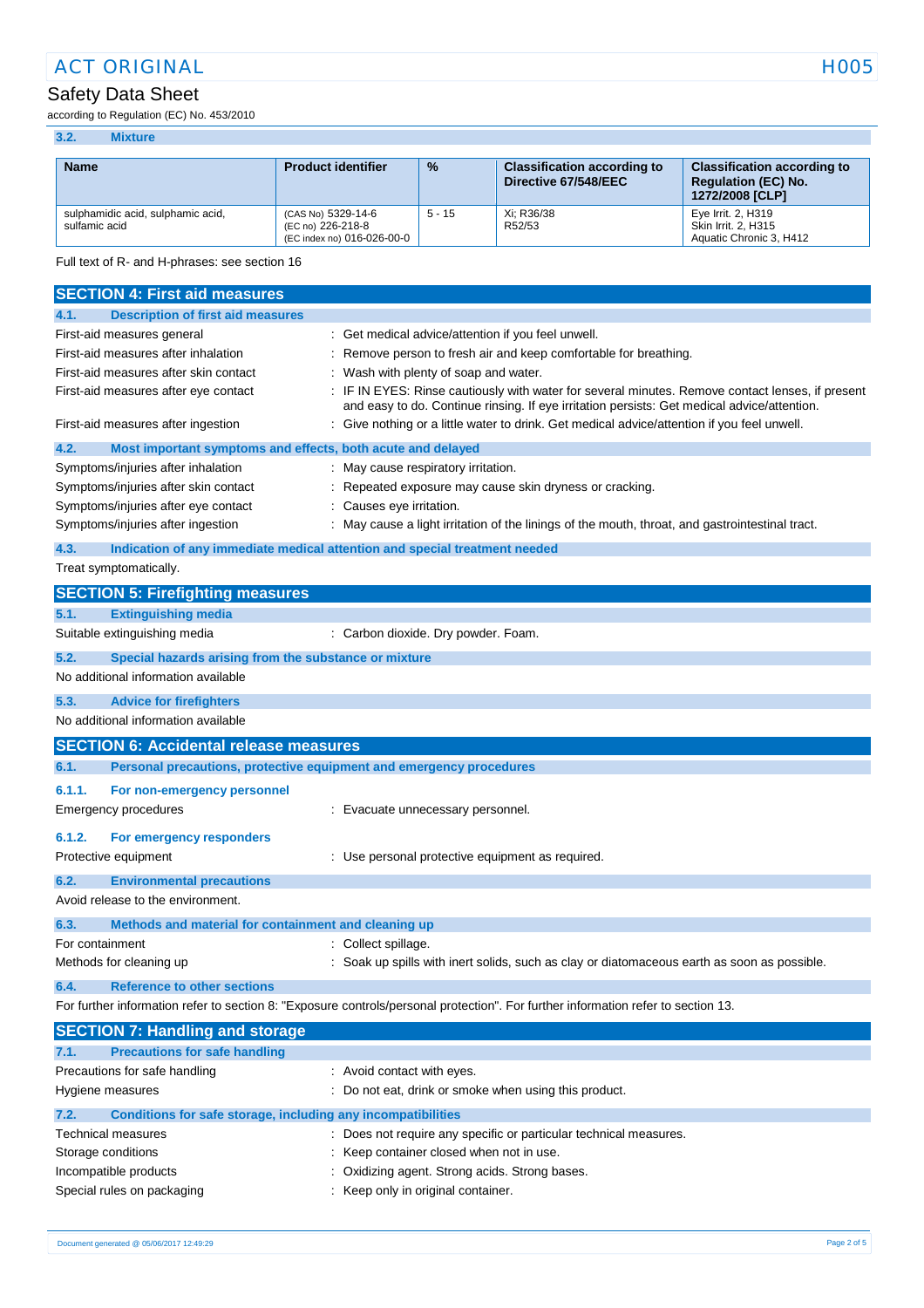# ACT ORIGINAL HOOS

# Safety Data Sheet

according to Regulation (EC) No. 453/2010

**7.3. Specific end use(s)**

### No additional information available

## **SECTION 8: Exposure controls/personal protection**

### **8.1. Control parameters** No additional information available

#### **8.2. Exposure controls**

Materials for protective clothing : Not required for normal conditions of use



- Hand protection **in the case of the contract of the contract of the contract of the contract of the contract of the contract of the contract of the contract of the contract of the contract of the contract of the contract o**
- Eye protection  $\qquad \qquad$ : Safety glasses
- Skin and body protection : Not required for normal conditions of use
- Respiratory protection : Not required for normal conditions of use

| <b>SECTION 9: Physical and chemical properties</b>            |                   |  |  |
|---------------------------------------------------------------|-------------------|--|--|
| 9.1.<br>Information on basic physical and chemical properties |                   |  |  |
| Physical state                                                | : Liquid          |  |  |
| Appearance                                                    | : Mobile liquid.  |  |  |
| Colour                                                        | Blue.<br>÷        |  |  |
| Odour                                                         | : Fresh.          |  |  |
| Odour threshold                                               | No data available |  |  |
| pH                                                            | : 1.7             |  |  |
| Relative evaporation rate (butylacetate=1)                    | No data available |  |  |
| Melting point                                                 | No data available |  |  |
| Freezing point                                                | No data available |  |  |
| Boiling point                                                 | No data available |  |  |
| Flash point                                                   | No data available |  |  |
| Auto-ignition temperature                                     | No data available |  |  |
| Decomposition temperature                                     | No data available |  |  |
| Flammability (solid, gas)                                     | No data available |  |  |
| Vapour pressure                                               | No data available |  |  |
| Relative vapour density at 20 °C                              | No data available |  |  |
| Relative density                                              | : 1.06            |  |  |
| Solubility                                                    | No data available |  |  |
| Log Pow                                                       | No data available |  |  |
| Viscosity, kinematic                                          | No data available |  |  |
| Viscosity, dynamic                                            | No data available |  |  |
| Explosive properties                                          | No data available |  |  |
| Oxidising properties                                          | No data available |  |  |
| <b>Explosive limits</b>                                       | No data available |  |  |
|                                                               |                   |  |  |

#### **9.2. Other information**

No additional information available

|                                     | <b>SECTION 10: Stability and reactivity</b> |  |  |
|-------------------------------------|---------------------------------------------|--|--|
| 10.1.                               | <b>Reactivity</b>                           |  |  |
|                                     | No additional information available         |  |  |
| 10.2.                               | <b>Chemical stability</b>                   |  |  |
| Stable under normal conditions.     |                                             |  |  |
| 10.3.                               | <b>Possibility of hazardous reactions</b>   |  |  |
| No additional information available |                                             |  |  |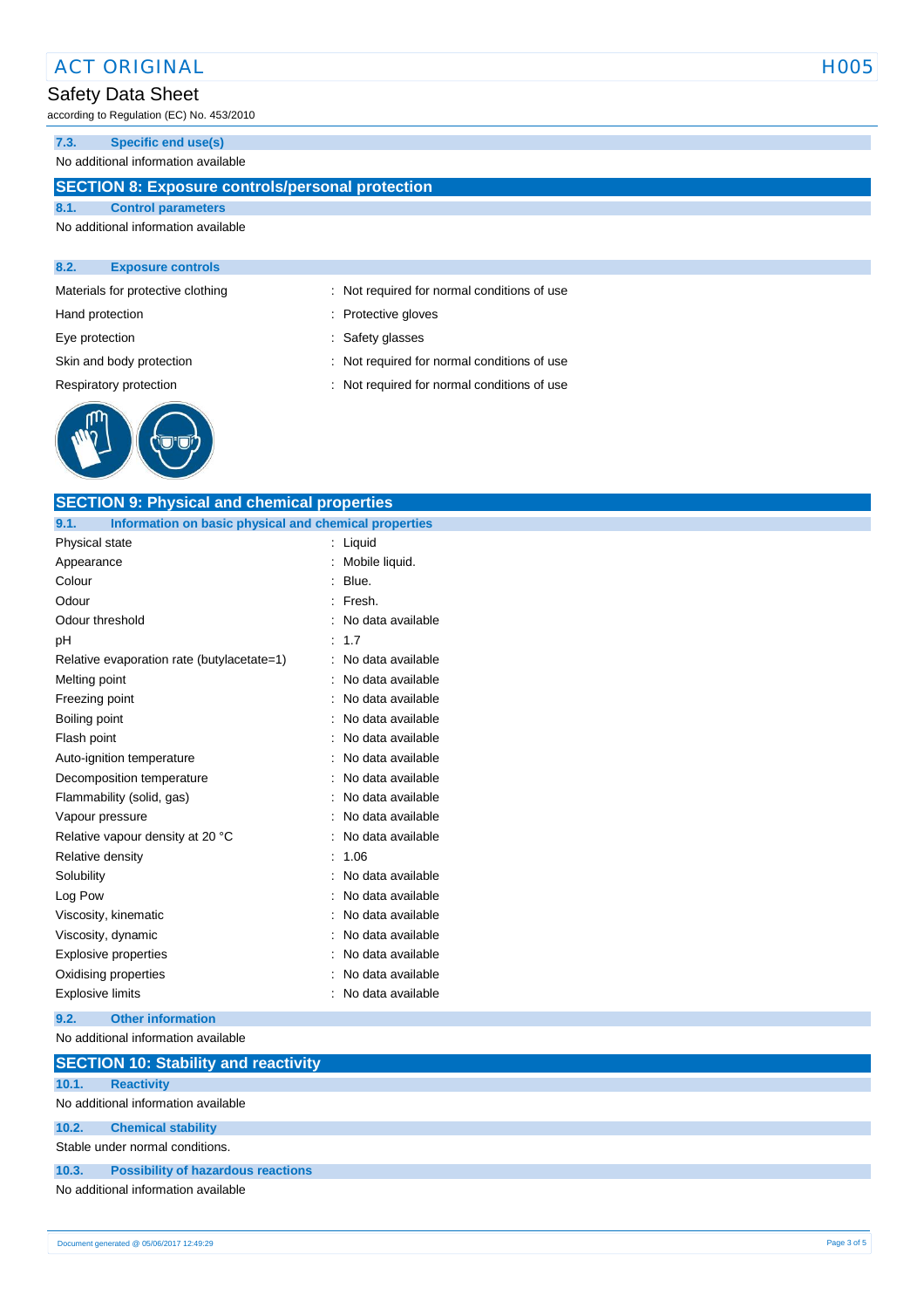| <b>ACT ORIGINAL</b>                                |                                             | <b>HOO5</b> |
|----------------------------------------------------|---------------------------------------------|-------------|
| <b>Safety Data Sheet</b>                           |                                             |             |
| according to Regulation (EC) No. 453/2010          |                                             |             |
| 10.4.<br><b>Conditions to avoid</b>                |                                             |             |
| No additional information available                |                                             |             |
| 10.5.<br><b>Incompatible materials</b>             |                                             |             |
| No additional information available                |                                             |             |
| 10.6.<br><b>Hazardous decomposition products</b>   |                                             |             |
| No additional information available                |                                             |             |
|                                                    |                                             |             |
| <b>SECTION 11: Toxicological information</b>       |                                             |             |
| Information on toxicological effects<br>11.1.      |                                             |             |
| Acute toxicity                                     | : Not classified                            |             |
| Skin corrosion/irritation                          | : Causes skin irritation.                   |             |
|                                                    | pH: 1.7                                     |             |
| Serious eye damage/irritation                      | : Causes serious eye irritation.<br>pH: 1.7 |             |
| Respiratory or skin sensitisation                  | Not classified                              |             |
| Germ cell mutagenicity                             | Not classified                              |             |
| Carcinogenicity                                    | Not classified                              |             |
| Reproductive toxicity                              | Not classified                              |             |
| Specific target organ toxicity (single exposure)   | Not classified                              |             |
| Specific target organ toxicity (repeated           | : Not classified                            |             |
| exposure)                                          |                                             |             |
| Aspiration hazard                                  | Not classified                              |             |
| <b>SECTION 12: Ecological information</b>          |                                             |             |
| 12.1.<br><b>Toxicity</b>                           |                                             |             |
| No additional information available                |                                             |             |
|                                                    |                                             |             |
| 12.2.<br><b>Persistence and degradability</b>      |                                             |             |
| No additional information available                |                                             |             |
| 12.3.<br><b>Bioaccumulative potential</b>          |                                             |             |
| No additional information available                |                                             |             |
| 12.4.<br><b>Mobility in soil</b>                   |                                             |             |
| No additional information available                |                                             |             |
| 12.5.<br><b>Results of PBT and vPvB assessment</b> |                                             |             |
| No additional information available                |                                             |             |
| 12.6.<br><b>Other adverse effects</b>              |                                             |             |
| No additional information available                |                                             |             |
| <b>SECTION 13: Disposal considerations</b>         |                                             |             |
| 13.1.<br><b>Waste treatment methods</b>            |                                             |             |
| No additional information available                |                                             |             |
| <b>SECTION 14: Transport information</b>           |                                             |             |
| In accordance with ADR / RID / IMDG / IATA / ADN   |                                             |             |
| 14.1.<br><b>UN number</b>                          |                                             |             |
| Not regulated for transport                        |                                             |             |
| 14.2.<br><b>UN proper shipping name</b>            |                                             |             |
| Proper Shipping Name (ADR)                         | : Not applicable                            |             |
| Proper Shipping Name (IMDG)                        | Not applicable                              |             |
| Proper Shipping Name (IATA)                        | : Not applicable                            |             |
| 14.3.<br><b>Transport hazard class(es)</b>         |                                             |             |
| <b>ADR</b>                                         |                                             |             |
| Transport hazard class(es) (ADR)                   | : Not applicable                            |             |
|                                                    |                                             |             |
| <b>IMDG</b>                                        |                                             |             |
| Transport hazard class(es) (IMDG)                  | : Not applicable                            |             |
| Document generated @ 05/06/2017 12:49:29           |                                             | Page 4 of 5 |